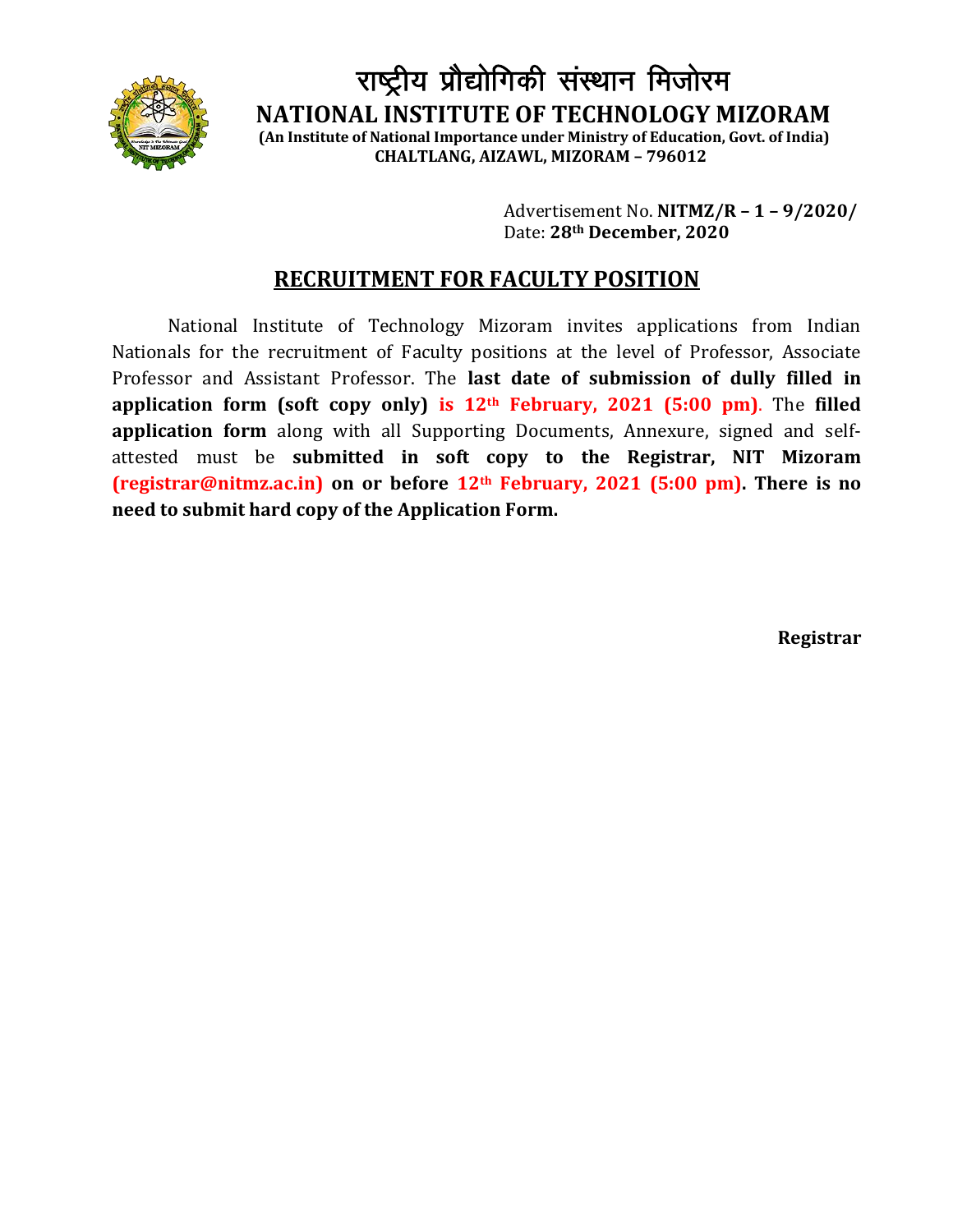# **Advertisement No. NITMZ/R – 1 – 9/2020 RECRUITMENT FOR FACULTY POSITION**

National Institute of Technology Mizoram invites applications in Prescribed Application Form from Indian Nationals possessing consistently good academic records and requisite qualifications and experience, with commitment to work, passion for teaching and research and an inclination towards Institutional development, for positions of Assistant Professors, Associate Professors and Professors for appointment in following Departments of the Institute.

#### **A. VACANCY DETAILS**

| <b>Department</b>                             | <b>No. of Vacancies</b> | <b>Reservation</b>    |  |
|-----------------------------------------------|-------------------------|-----------------------|--|
| Civil Engineering (CE)                        |                         | $UR = 3$<br>$OBC = 1$ |  |
| Computer Science & Engineering (CSE)          |                         |                       |  |
| Electronics & Communication Engineering (ECE) |                         |                       |  |
| Mechanical Engineering (ME)                   |                         |                       |  |
| <b>TOTAL</b>                                  |                         |                       |  |

#### **I. Professor (At entry level of pay level 14A as per 7th CPC)**

#### **II. Associate Professor (At entry level of pay level 13A2 as per 7th CPC)**

| <b>Department</b>                             | No. of<br><b>Vacancies</b> | <b>Reservation</b>                |
|-----------------------------------------------|----------------------------|-----------------------------------|
| Civil Engineering (CE)                        |                            | $UR = 2$<br>$OBC = 2$<br>$SC = 1$ |
| Computer Science & Engineering (CSE)          |                            |                                   |
| Electrical & Electronics Engineering (EEE)    |                            |                                   |
| Electronics & Communication Engineering (ECE) |                            |                                   |
| Mechanical Engineering (ME)                   |                            |                                   |
| TOTAL                                         | 5                          |                                   |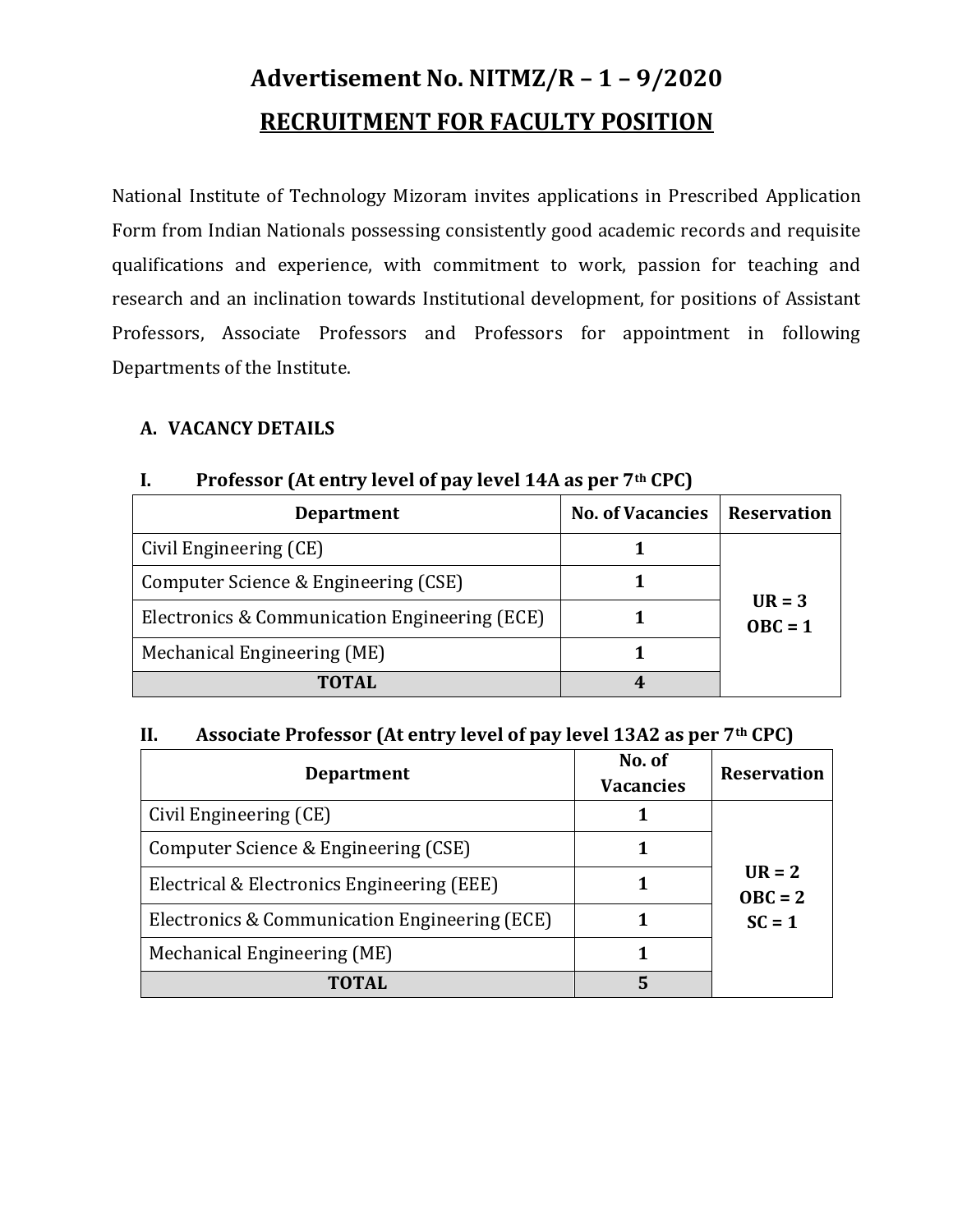Note:

- 1. Reservation for SC/ST/OBC/EWS/PWD is applicable as per GoI norms.
- **2. Serving Regular Faculty members of the NIT Mizoram may also apply for higher Academic Grade Pay or cadre as per Gazette Notification NIT (Amendment) Act 2017 for the faculty positions prescribed by the Ministry of HRD, Govt. of India, New Delhi vide their letter No.F.No.35-5/2017- TS.III dated 28th July, 2017 under Schedule E: Note 1: (5) and Amendment in Statues of NITs and IIEST, Shibpur vide F. No. 35-5/2017-TS.III dated 27th October, 2020, even if vacancy does not exist.**
- 3. Candidates need to go through following three documents along with this Advertisement before starting filling prescribed Application Form:
	- **i. Gazette of India No.651, dated July, 24, 2017 from Ministry of HRD, Govt. of India, New Delhi vide their letter No.F.No.35-5/2017- TS.III dated 28th July, 2017.**
- **ii. MHRD clarification as per Oversight Committee resolution vide F.No.33- 9/2011/TS.III dated 16thApril 2019.**
- **iii. Amendment in Statues of NITs and IIEST, Shibpur vide F. No. 35-5/2017- TS.III dated 27th October, 2020 as approved and implemented by BOG, NIT Mizoram in its 22nd meeting dated 29/10/2020.**

## **B. HOW TO APPLY**

1. The eligible and interested candidates are required to fill and submit the soft copy of the application in the prescribed Application Form available at the Institute website (**www.nitmz.ac.in**). The soft copy of the filled application form along with all the enclosures must be sent to **registrar@nitmz.ac.in**.

2. Failing the above, candidature will not be considered for the advertised/ applied posts.

3. Applications which are not in prescribed format and without relevant supporting enclosures shall be summarily rejected. No correspondence shall be entertained in this regard.

5. Last date of submission of application is **12th February, 2021 (5:00 pm).** All qualifications, experience, etc. will be considered as on the last date of the online submission of application form, i.e **12th February, 2021.**

## **GENERAL TERMS AND CONDITIONS:**

- 1. The NIT MIZORAM reserves the right to cancel the recruitment without assigning any reasons thereof.
- 2. The NIT MIZORAM reserves the right to fill or not to fill the post advertised without assigning any reasons thereof.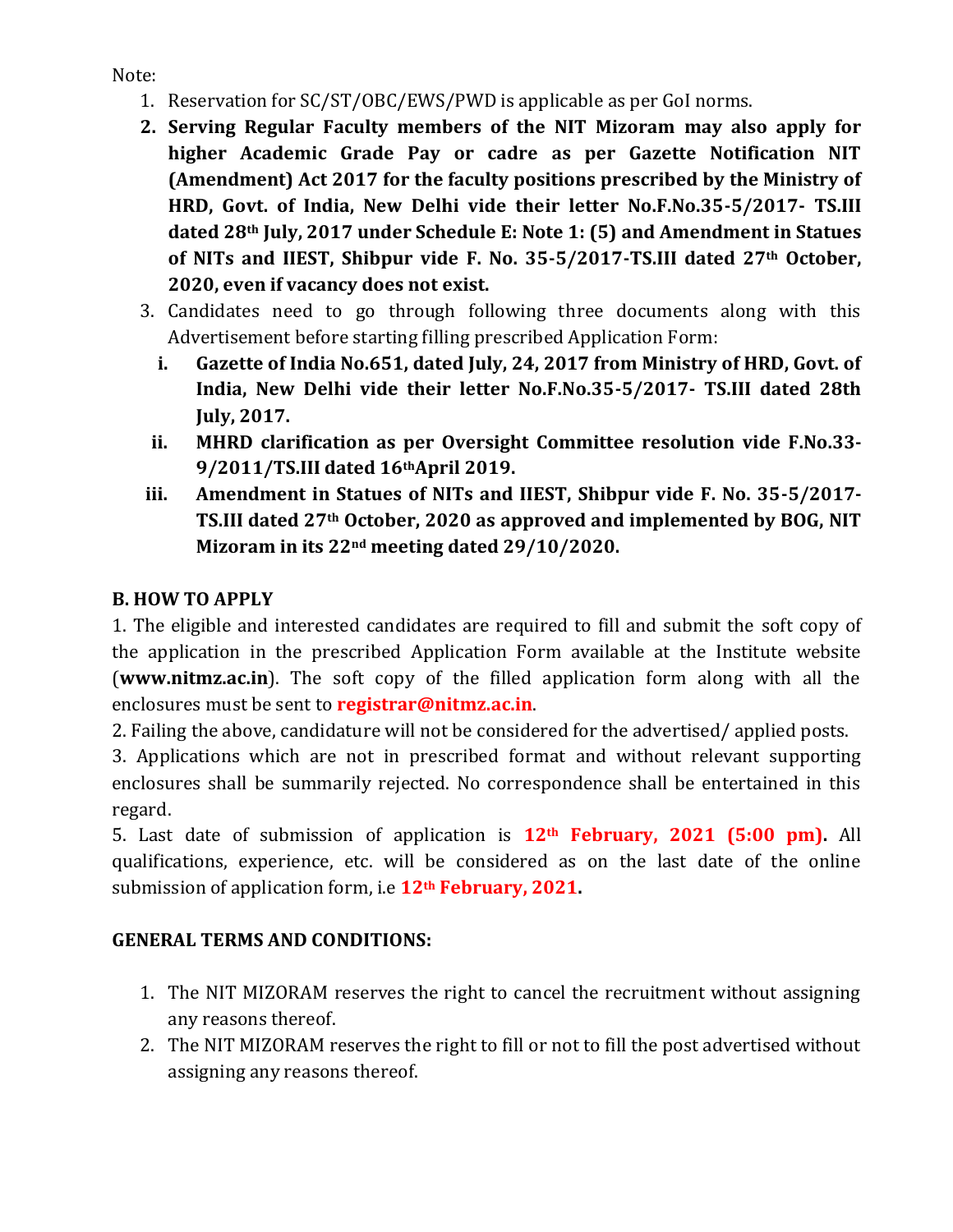- 3. The prescribed qualification and experience are the minimum eligibility criteria and mere possession of the same does not entitle candidates to be called for Interview.
- 4. The NIT MIZORAM has the right to set norms higher than minimum and areas of specialization while short listing, taking into account the specific requirements of the individual Departments. The short listing norms may not be uniform across the Departments/ Posts of the Institute and shall be binding on all the applicants. The decision of the Institute related to all matters pertaining to the recruitment shall be final and binding on the applicants.
- 5. Canvassing in any form will result in disqualification of candidature.
- 6. Legal disputes, if any, will be restricted within the jurisdiction of Hon'ble Gauhati High Court, Aizawl Bench, Aizawl only.
- 7. All reserved category candidates shall be required to submit self-attested copies of the latest Caste certificate issued by competent authority.
- 8. OBC certificate issued on or after 1st April, 2020 shall only be considered for reservation under OBC (Non-Creamy Layer) category.
- 9. Economically Weaker Sections (EWS) certificate issued on or after 1st April, 2020 shall be considered for reservation under EWS category, EWS certificates are required to be submitted with duly completed application form. No other certificate will be accepted as a sufficient proof.
- 10.The Persons with Disability (PWD) shall be required to submit the Disability/Medical Certificate in the prescribed form issued by the competent Medical Authorities for the purpose of employment as per Government of India norms. Persons suffering from not less than 40% of the disability shall only be eligible for the benefit of reservation under this category.
- 11.The Govt. of India strives to have a workplace which reflects gender balance and **Women Candidates are encouraged to apply**.
- 12.Candidate(s) who wish to apply for more than one post should apply separately for each post in separate prescribed Application Forms.
- 13.All Original Documents (Educational Qualifications, Experience and Credit Points) with one set of self-attested copies and Passport size recent Photographs of the candidate will have to be produced at the time of interview for verification (if shortlisted).
- 14.The applicants are advised/ required to visit the Institute's website (**[www.nitmz.ac.in](http://www.nitmz.ac.in/)**) regularly. The list of candidate(s) short listed/non short listed will be displayed on the Institute's website. Only short listed candidates will further participate in the selection process such as Presentation/ Interview. No correspondence whatsoever will be entertained from candidate(s) regarding reason for not being called for Presentation/ Interview/ Outcome of Interview.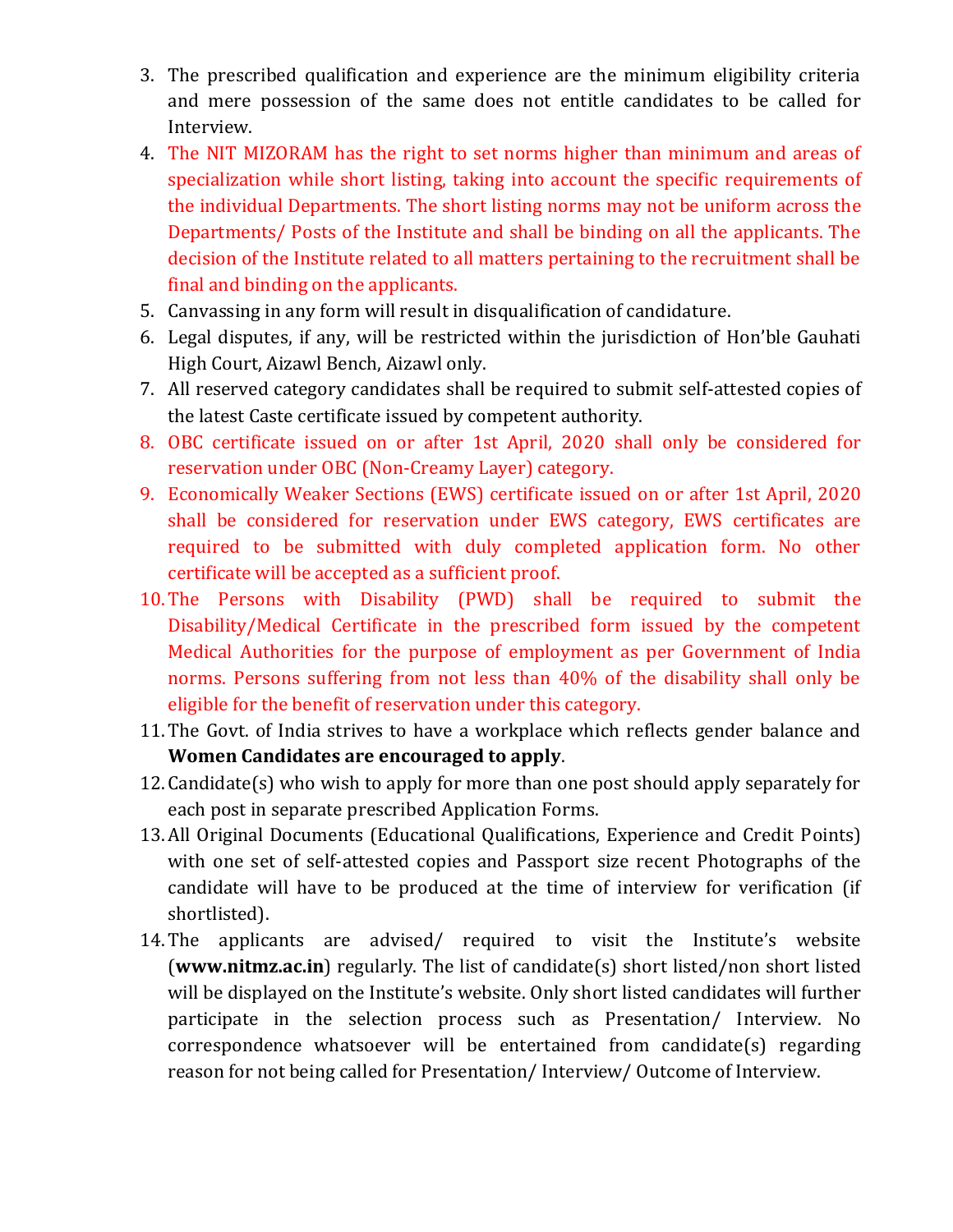- 15.Any update/modification in the Advertisement will be notified only in the Institute's website (www.nitmz.ac.in), hence candidates are advised to visit the Institute's website regularly.
- 16.The candidate is responsible for the correctness and authenticity of the information provided in the Application. If it is found, at a later date, that any information given in the Application is incorrect/false, the candidature/appointment is liable to be cancelled/terminated at any time.
- 17.Incomplete/unsigned applications shall be summarily rejected and no communication in this regard shall be entertained.
- 18.Candidates are requested to provide their active e-mail ID/Mobilephone number/Landline phone number in the application form for easy contact.
- 19.Grammatical errors/Spelling mistakes, if any, may be avoided.
- **20.No TA/DA will be paid for attending the presentation and interview.**
- 21.**Age Limit:** Fresh appointment beyond the age of 60 years is discouraged except in the case of faculty with exceptionally brilliant research career and with on-going or approved externally funded Research Project(s).
- 22.**Period of Probation:** One year, if it has not been extended by BOG, on the recommendation of Director, NIT Mizoram.
- 23.All recruitment and pay-fixation shall be done by the Board of Governors (BoG) of the Institute only on the recommendations of duly constituted Selection Committees. The decision of the Appointing Authority shall be final. There shall be no scope of fixing of altering pay (pay in pay-band or grade pay) outside the Selection Committee. The Selection Committee shall be the only entity empowered to consider the past services and qualifications of a candidate.
- **24.Higher starting pay and /or AGP may be offered to deserving candidates on recommendation of the Selection Committee upon approval of the Board of Governors. Selection Committee may also offer lower faculty position, than the post one has applied for.**
- 25.Guideline(s) received from Ministry of Education, Govt. of India, time to time shall be applicable to the above Advertisement till the date of approval by BoG, NIT Mizoram.
- 26.Persons serving in Govt. / Semi Govt. / PSUs / Universities / Educational Institutions should send their applications either **THROUGH PROPER CHANNEL** or should furnish a "**NO OBJECTION CERTIFICATE"** at the time of interview. Such candidates are also required to produce **"INTEGRITY CERTIFICATE"** and **"VIGILANCE CLEARANCE CERTIFICATE"**, as per prescribed format, enclosed at Annexure.
- 27.For regular internal faculty members, they are NOT required to submit "**NO OBJECTION CERTIFICATE"** but they should produce **"INTEGRITY CERTIFICATE"** and **"VIGILANCE CLEARANCE CERTIFICATE".**